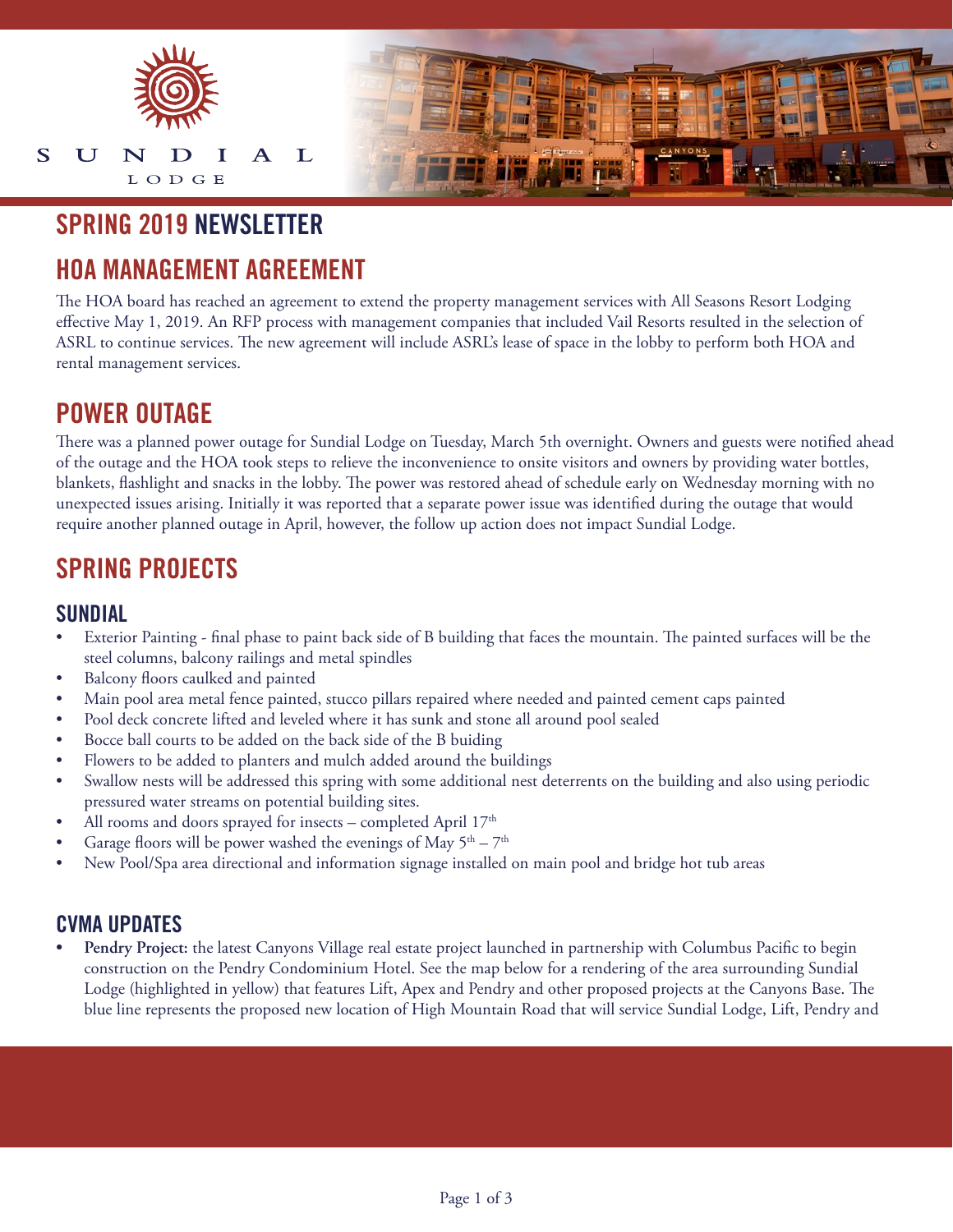other projects further up the mountain. The Pendry buildings are shown just to the left of the blue line.

Road access: This month construction is scheduled to begin to create a new road between the intersection at the corner of  $\bullet$ Westgate to Red Pine Road. This new road will ultimately entail a roundabout to help keep traffic moving in the area as illustrated by the red circle on the map below.



New Dumpster Location: With the pending addition of the new Pendry project, the TCFC will be realigning High Mountain Road along the Westgate building. The new road location will require the removal of the existing dumpster enclosure. The HOA is working with the CVMA to relocate the enclosure from one side of the commercial garage door entrance to the other. On the map below, the existing enclosure location is represented in red and the new proposed location in yellow.